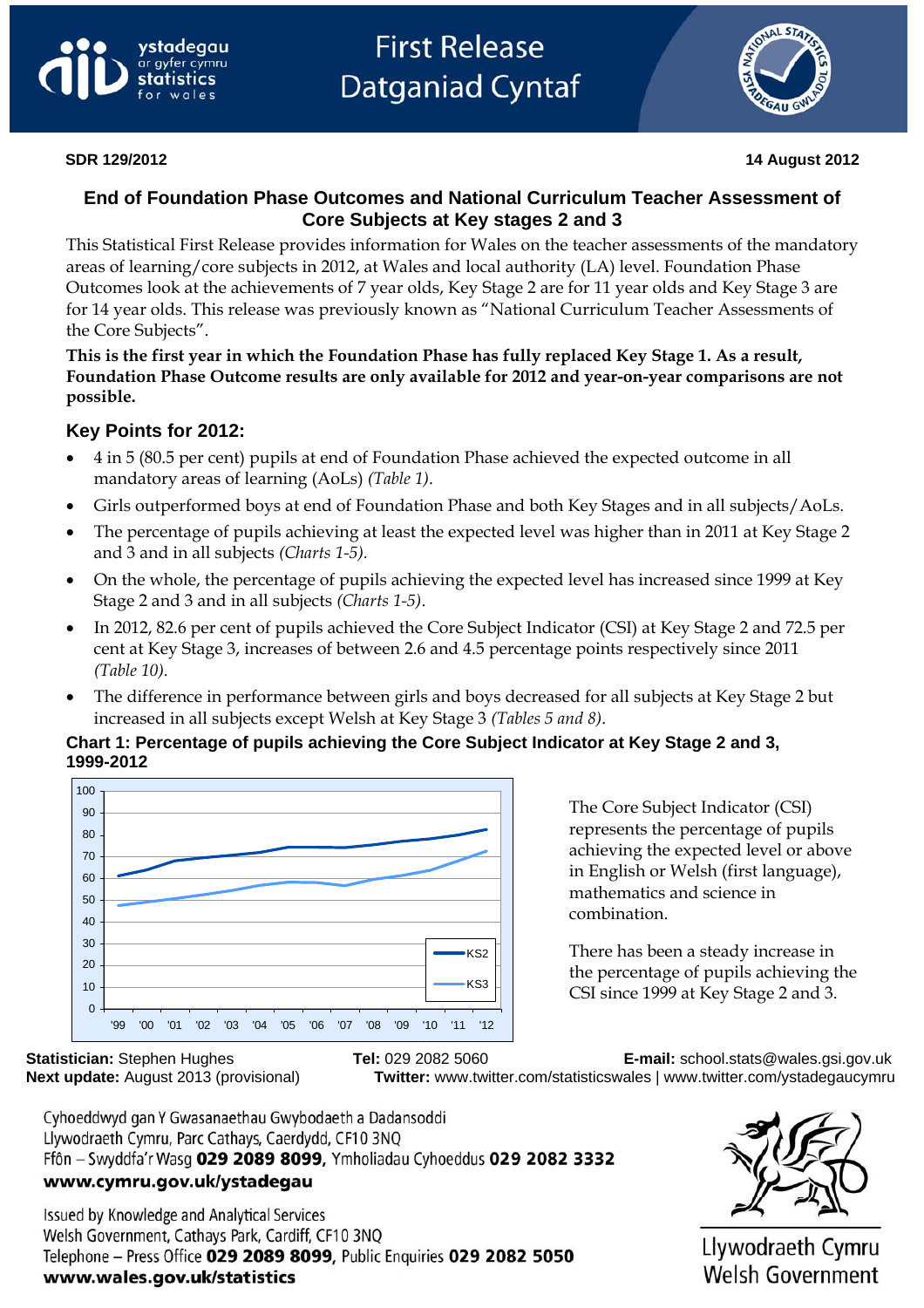## **Section 1 – Foundation Phase Outcomes**

#### **Table 1: Foundation Phase Outcomes for all pupils, by outcome, 2012**

Percentage of 7 year olds attaining each outcome as determined by teacher assessment (a)

|                                                                             |         |     |         |              |     |     |      |                |      | Outcome 5 or |        |
|-----------------------------------------------------------------------------|---------|-----|---------|--------------|-----|-----|------|----------------|------|--------------|--------|
|                                                                             | D       | N   | W       | $\mathbf{1}$ | 2   | 3   | 4    | 5              | 6+   | above (b)    | Cohort |
| Personal and social development, well-being and<br>cultural diversity (PSD) | 0.1     | 0.1 | 0.2     | 0.3          | 0.5 | 1.3 | 6.7  | 52.3           | 38.6 | 90.8         | 32,960 |
| Language, literacy and communication skills - English<br>(LCE)              | 0.1     | 0.1 | 0.3     | 0.3          | 0.5 | 2.6 | 12.7 | 57.9           | 25.6 | 83.4         | 25,731 |
| Language, literacy and communication skills - Welsh<br>(LCW)                | $\star$ | 0.1 | $\star$ | 0.1          | 0.3 | 2.1 | 11.4 | 61.1           | 24.8 | 85.9         | 7,229  |
| Mathematical Development (MDT)                                              | 0.1     | 0.1 | 0.3     | 0.2          | 0.5 | 1.7 | 10.5 | 62.5           | 24.2 | 86.6         | 32,960 |
| <b>Foundation Phase Indicator (FPI) (c)</b>                                 | ٠       |     |         |              |     |     |      | $\blacksquare$ |      | 80.5         | 32,960 |

(a) D represents pupils who have been disapplied under sections 113 - 116 of the 2002 Education Act, or pupils for whom teachers were unable to provide an assessment.

N represents pupils not awarded an outcome for reasons other than disapplication.

W represents pupils who are 'working towards' outcome 1, but have not yet achieved the standards needed for outcome 1.

(b) The general expectation is that the majority of 7 year olds will attain outcome 5.

(c) The Foundation Phase Indicator represents the percentage of pupils achieving outcome 5 or above in PSD, LCE/LCW and MDT in combination.

#### **Table 2: Foundation Phase Outcomes for all pupils, by gender, 2012**

Percentage of pupils achieving at least outcome 5 (the expected outcome) in teacher assessments

|                                                                             | <b>Boys</b> | Girls | Pupils | % point<br>difference<br>Girls / Boys |
|-----------------------------------------------------------------------------|-------------|-------|--------|---------------------------------------|
|                                                                             | 2012        | 2012  | 2012   | 2012                                  |
| Personal and social development, well-being and<br>cultural diversity (PSD) | 87.3        | 94.6  | 90.8   | 7.3                                   |
| Language, literacy and communication skills - English<br>(LCE)              | 78.9        | 88.2  | 83.4   | 9.3                                   |
| Language, literacy and communication skills - Welsh<br>(LCW)                | 81.5        | 90.5  | 85.9   | 9.0                                   |
| Mathematical Development (MDT)                                              | 84.4        | 89.0  | 86.6   | 4.6                                   |
| Foundation Phase Indicator (FPI) (a)                                        | 75.5        | 85.7  | 80.5   | 10.2                                  |

(a) The Foundation Phase Indicator represents the percentage of pupils achieving outcome 5 or above in PSD, LCE/LCW and MDT in combination.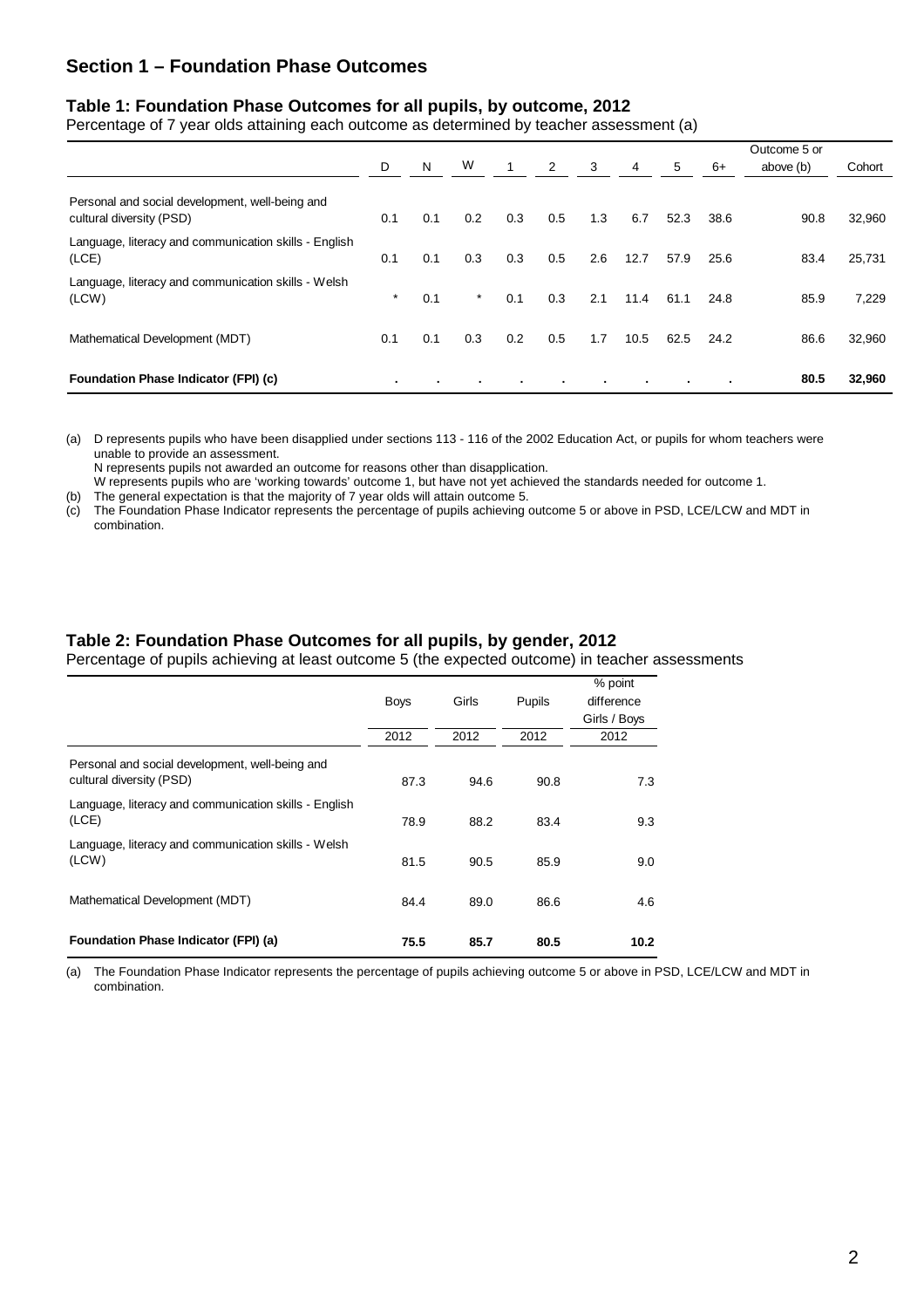# **Table 3: Foundation Phase Outcomes, by LA, 2012**

Percentage of pupils achieving at least outcome 5 (the expected outcome) in teacher assessments

|                          | Personal and social<br>development, well-<br>being and cultural<br>diversity (PSD) | Language, literacy<br>and communication<br>skills - English (LCE) | Language, literacy<br>and communication<br>skills - Welsh (LCW) | Mathematical<br>Development (MDT) | <b>Foundation Phase</b><br>Indicator (FPI) (a) |
|--------------------------|------------------------------------------------------------------------------------|-------------------------------------------------------------------|-----------------------------------------------------------------|-----------------------------------|------------------------------------------------|
| Isle of Anglesey         | 94.5                                                                               | 86.9                                                              | 86.5                                                            | 89.5                              | 84.1                                           |
| Gwynedd                  | 91.9                                                                               | $\star$                                                           | 87.6                                                            | 88.8                              | 83.0                                           |
| Conwy                    | 91.8                                                                               | 85.0                                                              | 80.1                                                            | 86.9                              | 79.8                                           |
| Denbighshire             | 90.5                                                                               | 84.0                                                              | 88.4                                                            | 88.6                              | 81.7                                           |
| Flintshire               | 91.5                                                                               | 82.0                                                              | 84.1                                                            | 85.9                              | 79.7                                           |
| Wrexham                  | 92.7                                                                               | 86.4                                                              | 88.0                                                            | 88.4                              | 83.3                                           |
| Powys                    | 90.2                                                                               | 84.4                                                              | 80.8                                                            | 85.9                              | 79.3                                           |
| Ceredigion               | 91.0                                                                               | 80.0                                                              | 86.1                                                            | 89.0                              | 81.4                                           |
| Pembrokeshire            | 88.7                                                                               | 83.8                                                              | 82.7                                                            | 88.0                              | 79.8                                           |
| Carmarthenshire          | 92.7                                                                               | 83.8                                                              | 85.4                                                            | 86.8                              | 82.0                                           |
| Swansea                  | 89.8                                                                               | 81.3                                                              | 85.8                                                            | 84.8                              | 77.6                                           |
| <b>Neath Port Talbot</b> | 89.7                                                                               | 81.0                                                              | 85.2                                                            | 84.5                              | 77.2                                           |
| <b>Bridgend</b>          | 91.4                                                                               | 83.2                                                              | 87.3                                                            | 87.0                              | 81.8                                           |
| The Vale of Glamorgan    | 93.0                                                                               | 88.2                                                              | 91.2                                                            | 90.5                              | 84.2                                           |
| Rhondda Cynon Taf        | 89.1                                                                               | 80.9                                                              | 82.3                                                            | 84.0                              | 77.2                                           |
| Merthyr Tydfil           | 86.2                                                                               | 76.3                                                              | 87.9                                                            | 80.3                              | 74.0                                           |
| Caerphilly               | 92.7                                                                               | 87.2                                                              | 87.7                                                            | 89.8                              | 84.3                                           |
| <b>Blaenau Gwent</b>     | 90.6                                                                               | 81.7                                                              | $\star$                                                         | 83.1                              | 79.2                                           |
| Torfaen                  | 93.6                                                                               | 86.8                                                              | 77.5                                                            | 89.1                              | 83.3                                           |
| Monmouthshire            | 92.7                                                                               | 90.8                                                              | $\star$                                                         | 91.4                              | 86.8                                           |
| Newport                  | 92.3                                                                               | 88.2                                                              | 91.0                                                            | 90.2                              | 84.9                                           |
| Cardiff                  | 89.5                                                                               | 81.4                                                              | 89.6                                                            | 84.6                              | 78.7                                           |
| Wales: (b)               | 90.8                                                                               | 83.4                                                              | 85.9                                                            | 86.6                              | 80.5                                           |

(a) The Foundation Phase Indicator represents the percentage of pupils achieving outcome 5 or above in PSD, LCE/LCW and MDT in combination.

(b) Includes Independent schools that provided their results.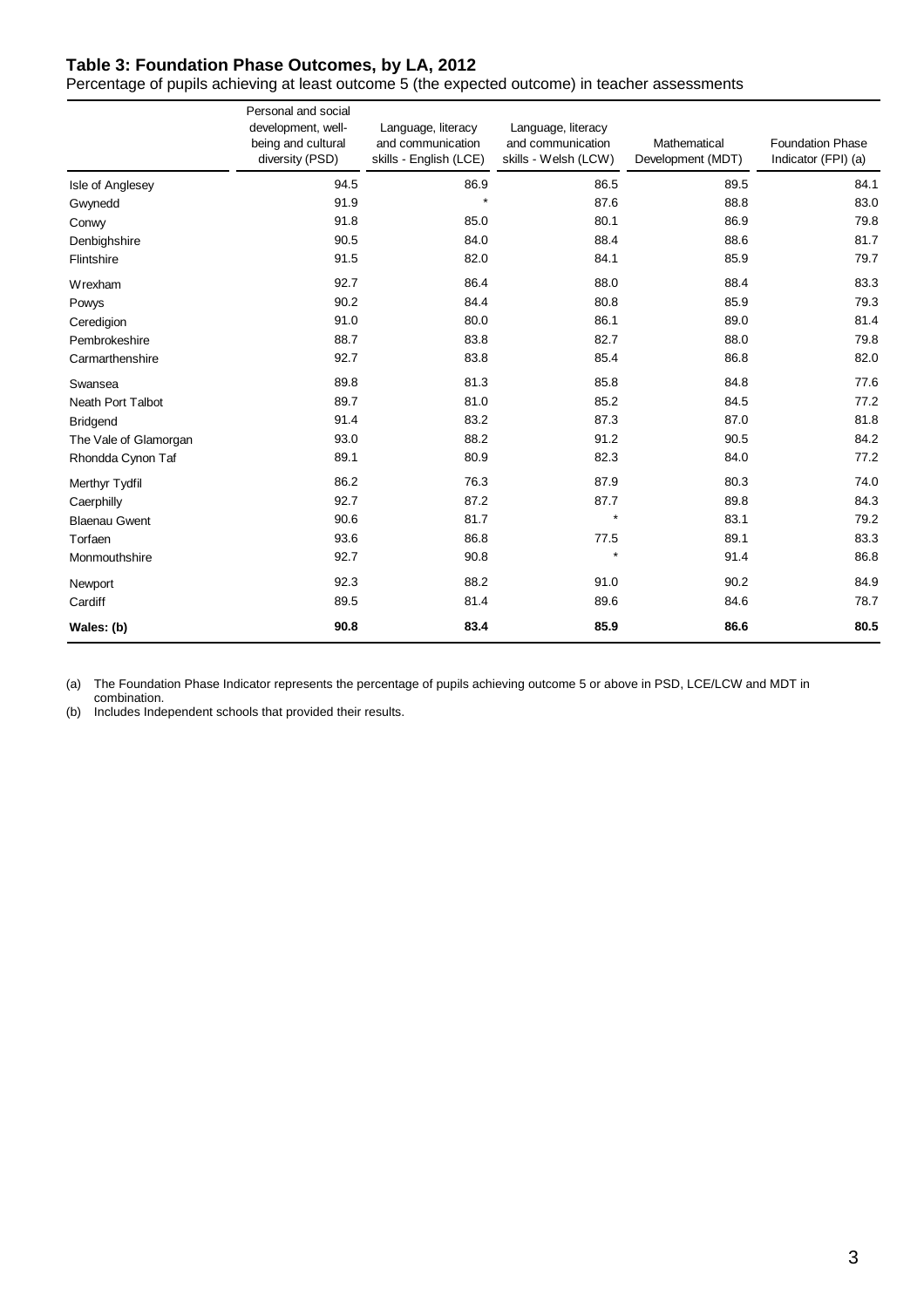## **Section 2 – Key Stage 2**

#### **Table 4: Key Stage 2 teacher assessment results for all pupils, by levels, 2012**

Percentage of 11 year olds attaining each level as determined by teacher assessment (a)

|                                                                                               |     |     | <b>NCO 1, 2</b> |     |     |      |      |      |      | Level 4 or | Level 5 or |        |
|-----------------------------------------------------------------------------------------------|-----|-----|-----------------|-----|-----|------|------|------|------|------------|------------|--------|
|                                                                                               | D   | N   | and 3           |     | 2   | 3    | 4    | 5    | $6+$ | above (b)  | above      | Cohort |
| English                                                                                       | 0.1 | 0.2 | 0.4             | 0.6 | 2.5 | 11.0 | 52.2 | 32.4 | 0.5  | 85.2       | 32.9       | 31,983 |
| Oracy                                                                                         | 0.1 | 0.2 | 0.4             | 0.6 | 2.1 | 10.9 | 51.3 | 33.8 | 0.6  | 85.7       | 34.4       | 31,983 |
| Reading                                                                                       | 0.1 | 0.2 | 0.4             | 0.6 | 2.5 | 11.3 | 48.2 | 35.9 | 0.7  | 84.8       | 36.7       | 31,983 |
| Writing                                                                                       | 0.1 | 0.2 | 0.4             | 0.7 | 3.3 | 16.0 | 53.3 | 25.4 | 0.6  | 79.3       | 26.0       | 31,983 |
| Welsh                                                                                         | 0.1 | 0.1 | 0.2             | 0.8 | 2.5 | 12.3 | 57.3 | 26.2 | 0.4  | 84.0       | 26.6       | 6,464  |
| Oracy                                                                                         | 0.1 | 0.1 | 0.2             | 0.7 | 2.0 | 10.8 | 56.3 | 29.3 | 0.4  | 86.0       | 29.7       | 6,464  |
| Reading                                                                                       | 0.1 | 0.1 | 0.2             | 0.9 | 2.5 | 12.9 | 53.2 | 29.6 | 0.5  | 83.2       | 30.1       | 6,464  |
| Writing                                                                                       | 0.1 | 0.1 | 0.2             | 1.1 | 3.1 | 18.3 | 57.6 | 19.2 | 0.3  | 77.2       | 19.5       | 6,464  |
| <b>Mathematics</b>                                                                            | 0.1 | 0.2 | 0.4             | 0.5 | 2.0 | 10.0 | 53.9 | 32.5 | 0.4  | 86.8       | 32.9       | 31,983 |
| <b>Science</b>                                                                                | 0.1 | 0.2 | 0.4             | 0.4 | 1.6 | 8.8  | 55.5 | 33.0 |      | 88.5       | 33.1       | 31,983 |
| Core Subject Indicator (c)                                                                    |     |     |                 |     |     |      |      |      |      | 82.6       | ä,         | 31,983 |
| Achieving Level 4 or above in Reading and Writing (English or Welsh) and Mathematics          |     |     |                 |     |     |      |      |      |      |            |            |        |
|                                                                                               |     |     |                 |     |     |      |      |      |      | 76.6       | ä,         | 31,983 |
| Achieving Level 4 or above in Reading and Writing (English or Welsh), Mathematics and Science |     |     |                 |     |     |      |      |      |      |            |            |        |
|                                                                                               |     |     |                 |     |     |      |      |      |      | 76.4       | ٠          | 31,983 |

(a) D represents pupils who have been disapplied under sections 113 - 116 of the 2002 Education Act, or pupils for whom teachers were unable to provide an assessment.

N represents pupils not awarded a level for reasons other than disapplication.

National Curriculum Outcomes 1, 2 and 3 describe achievements below level 1.

- (b) The general expectation is that the majority of 11 year olds will attain level 4.
- (c) The Core Subject Indicator represents the percentage of pupils achieving level 4 or above in English or Welsh (first language), mathematics and science in combination.

|                               | <b>Boys</b> |      | Girls |      | Pupils |      | % point<br>difference<br>Girls / Boys | % point<br>difference<br>Girls / Boys |  |
|-------------------------------|-------------|------|-------|------|--------|------|---------------------------------------|---------------------------------------|--|
|                               | 2011        | 2012 | 2011  | 2012 | 2011   | 2012 | 2011                                  | 2012                                  |  |
| English                       | 78.8        | 81.4 | 88.2  | 89.2 | 83.4   | 85.2 | 9.4                                   | 7.8                                   |  |
| Welsh                         | 77.0        | 79.5 | 87.2  | 88.4 | 82.0   | 84.0 | 10.2                                  | 9.0                                   |  |
| <b>Mathematics</b>            | 83.1        | 85.3 | 86.8  | 88.4 | 84.9   | 86.8 | 3.7                                   | 3.1                                   |  |
| Science                       | 85.0        | 86.6 | 89.4  | 90.6 | 87.1   | 88.5 | 4.4                                   | 4.0                                   |  |
| <b>Core Subject Indicator</b> | 76.2        | 79.4 | 84.0  | 86.0 | 80.0   | 82.6 | 7.8                                   | 6.6                                   |  |
| Reading, Writing              |             |      |       |      |        |      |                                       |                                       |  |
| and Mathematics               | 68.1        | 71.3 | 80.0  | 82.2 | 73.9   | 76.6 | 11.9                                  | 10.9                                  |  |
| Reading, Writing,             |             |      |       |      |        |      |                                       |                                       |  |
| Maths and Science             | 68.0        | 71.2 | 79.7  | 82.0 | 73.7   | 76.4 | 11.8                                  | 10.8                                  |  |

#### **Table 5: Key Stage 2 teacher assessment results for all pupils, by gender, 2011-2012**  Percentage of pupils achieving at least level 4 (the expected level) in teacher assessments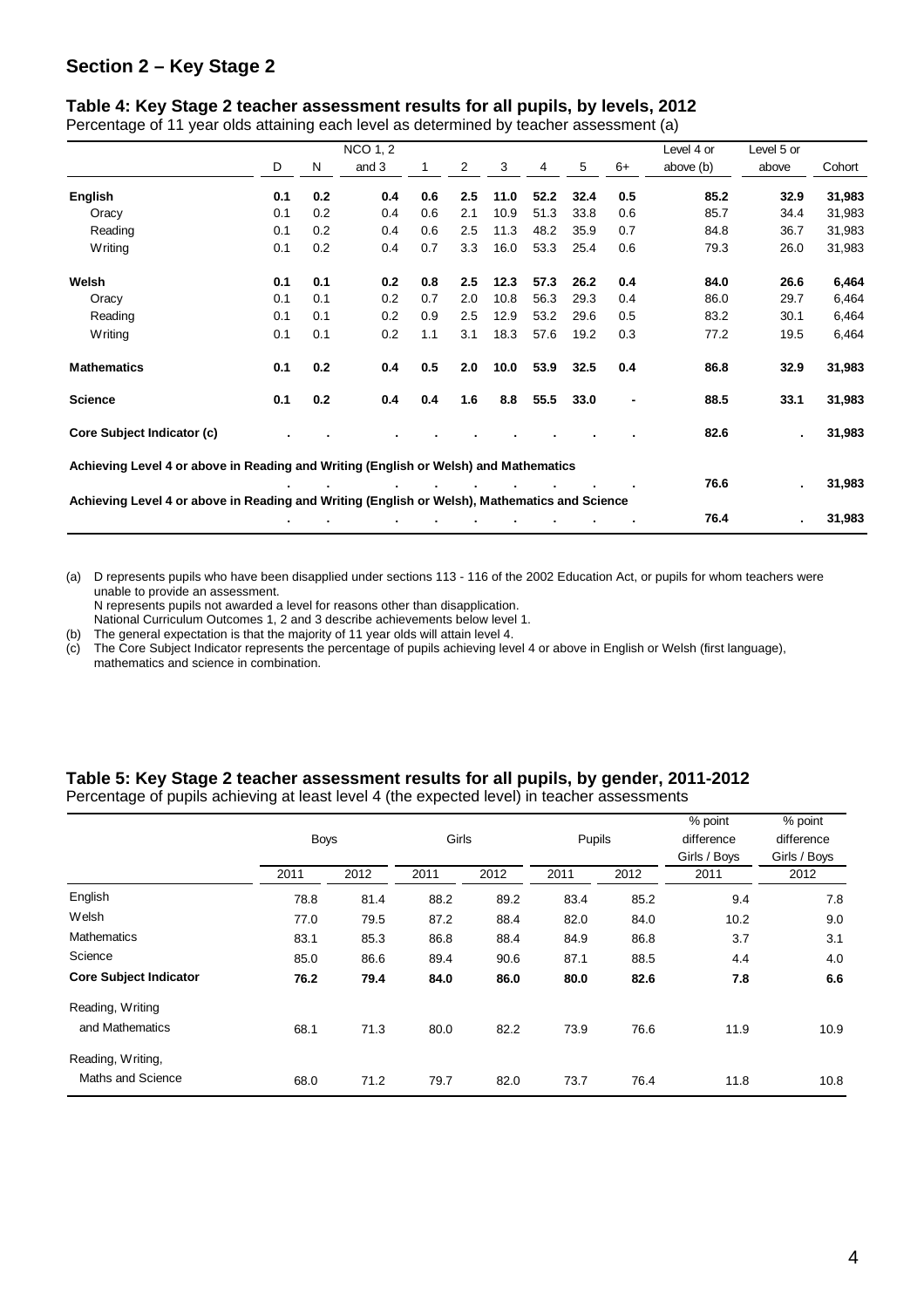## **Table 6: Key Stage 2 teacher assessment results, by LA, 2012**

Percentage of pupils achieving at least level 4 (the expected level) in teacher assessments

|                       | English | Welsh   | Mathematics | Science | Core Subject<br>Indicator (a) | Reading,<br>Writing and<br>Maths | Reading,<br>Writing, Maths<br>and Science |
|-----------------------|---------|---------|-------------|---------|-------------------------------|----------------------------------|-------------------------------------------|
| Isle of Anglesey      | 86.1    | 74.2    | 87.7        | 90.5    | 84.7                          | 78.7                             | 78.5                                      |
| Gwynedd               | 86.6    | 84.1    | 88.8        | 91.6    | 86.2                          | 80.3                             | 80.3                                      |
| Conwy                 | 86.5    | 87.2    | 86.4        | 89.6    | 82.6                          | 76.0                             | 75.8                                      |
| Denbighshire          | 85.6    | 90.0    | 87.7        | 90.4    | 83.5                          | 75.4                             | 75.3                                      |
| Flintshire            | 83.8    | 78.9    | 86.3        | 87.8    | 81.3                          | 74.5                             | 74.4                                      |
| Wrexham               | 86.6    | 83.1    | 88.2        | 89.7    | 84.5                          | 77.5                             | 77.4                                      |
| Powys                 | 87.5    | 87.9    | 88.3        | 90.6    | 84.8                          | 78.5                             | 78.4                                      |
| Ceredigion            | 88.2    | 84.8    | 89.7        | 91.5    | 86.4                          | 80.5                             | 80.0                                      |
| Pembrokeshire         | 86.6    | 84.3    | 87.0        | 90.3    | 82.7                          | 78.1                             | 77.8                                      |
| Carmarthenshire       | 85.7    | 83.2    | 88.4        | 89.9    | 83.9                          | 77.3                             | 77.1                                      |
| Swansea               | 86.2    | 90.6    | 88.3        | 88.7    | 83.6                          | 77.6                             | 77.3                                      |
| Neath Port Talbot     | 83.7    | 87.3    | 84.4        | 87.4    | 80.6                          | 75.2                             | 75.0                                      |
| <b>Bridgend</b>       | 83.2    | 88.5    | 85.0        | 84.6    | 80.6                          | 76.0                             | 75.6                                      |
| The Vale of Glamorgan | 88.5    | 89.9    | 90.9        | 93.2    | 86.0                          | 81.2                             | 81.1                                      |
| Rhondda Cynon Taf     | 81.7    | 80.9    | 84.7        | 85.0    | 79.3                          | 73.1                             | 72.8                                      |
| Merthyr Tydfil        | 81.9    | 87.7    | 82.4        | 81.9    | 77.3                          | 73.2                             | 72.3                                      |
| Caerphilly            | 84.3    | 88.1    | 86.8        | 88.5    | 82.7                          | 76.3                             | 76.3                                      |
| <b>Blaenau Gwent</b>  | 81.0    | $\star$ | 84.6        | 86.5    | 78.3                          | 69.3                             | 69.0                                      |
| Torfaen               | 87.8    | 87.9    | 89.1        | 90.7    | 85.6                          | 80.1                             | 80.1                                      |
| Monmouthshire         | 89.1    | $\star$ | 90.2        | 93.2    | 86.3                          | 79.1                             | 78.9                                      |
| Newport               | 88.9    | $\star$ | 88.9        | 91.8    | 86.1                          | 81.9                             | 81.8                                      |
| Cardiff               | 84.6    | 85.7    | 84.1        | 86.4    | 80.7                          | 75.0                             | 74.8                                      |
| Wales: (b)            | 85.2    | 84.0    | 86.8        | 88.5    | 82.6                          | 76.6                             | 76.4                                      |
| 2011                  | 83.4    | 82.0    | 84.9        | 87.1    | 80.0                          | 73.9                             | 73.7                                      |
| 2010                  | 81.9    | 81.0    | 83.3        | 86.4    | 78.2                          | 71.7                             | 71.4                                      |
| 2009                  | 81.0    | 79.9    | 82.5        | 86.4    | 77.0                          | 70.5                             | 70.3                                      |
| 2008                  | 79.8    | 77.0    | 81.3        | 85.6    | 75.5                          | 69.4                             | 69.0                                      |
| 2007                  | 78.6    | 72.8    | 80.4        | 84.9    | 74.1                          | 68.1                             | 67.8                                      |
| 2006                  | 78.6    | 75.5    | 81.0        | 85.6    | 74.2                          |                                  |                                           |
| 2005                  | 79.3    | 76.3    | 79.9        | 86.6    | 74.3                          |                                  |                                           |
| 2004                  | 76.6    | 76.7    | 77.8        | 86.5    | 71.9                          |                                  |                                           |
| 2003                  | 76.1    | 75.6    | 76.1        | 84.5    | 70.6                          |                                  |                                           |

(a) The Core Subject Indicator represents the percentage of pupils achieving level 4 or above in English or Welsh (first language), Mathematics and Science in combination.

(b) Includes Independent schools that provided their results.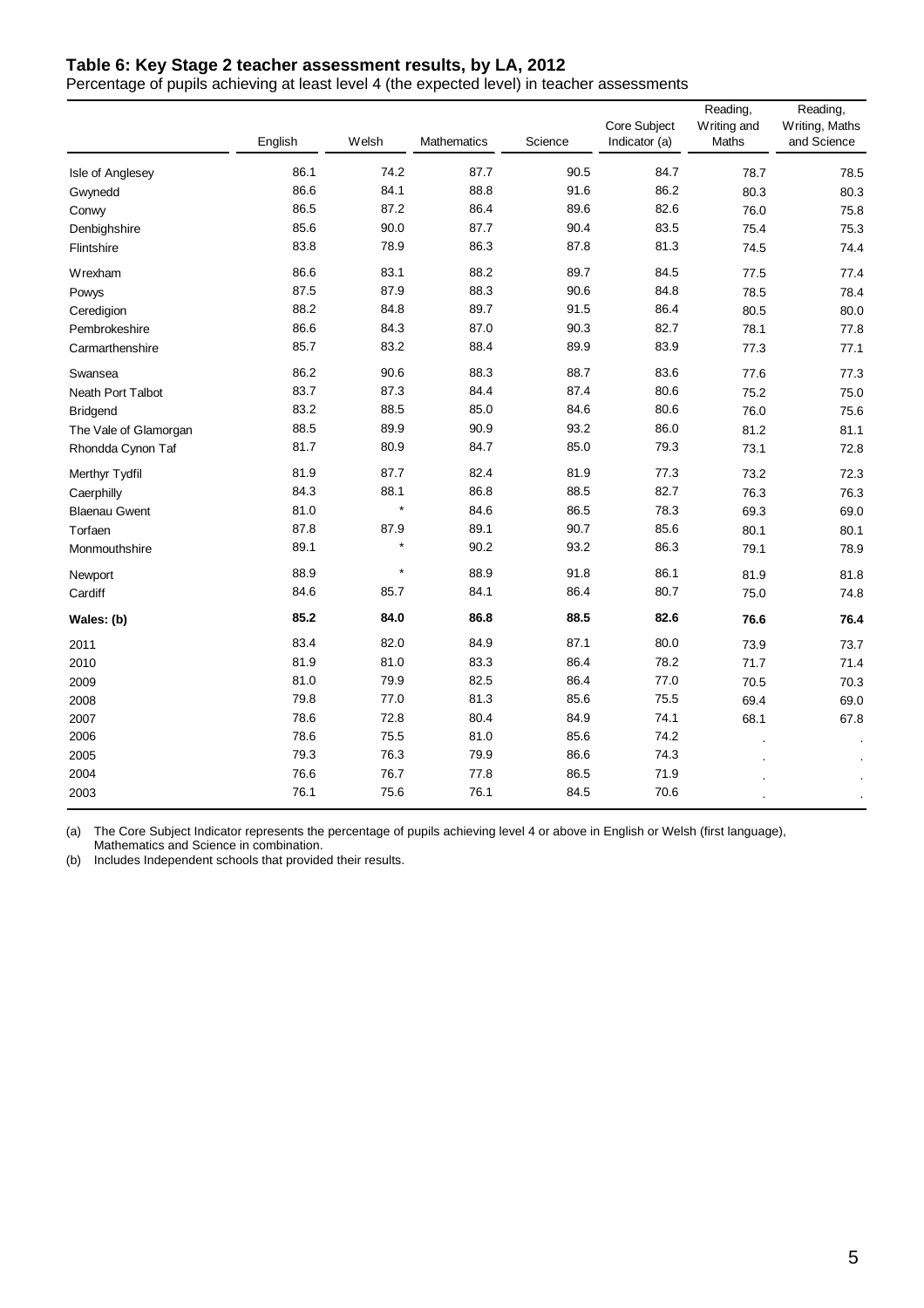## **Section 3 – Key Stage 3**

#### **Table 7: Key Stage 3 teacher assessment results for all pupils, by levels, 2012**

Percentage of 14 year olds attaining each level as determined by teacher assessment (a)

|                                                                                               |                          |     | <b>NCO 1, 2</b> |                |     |     |      |           |           |      |      | Level 5 or | Level 6 or |        |
|-----------------------------------------------------------------------------------------------|--------------------------|-----|-----------------|----------------|-----|-----|------|-----------|-----------|------|------|------------|------------|--------|
|                                                                                               | D                        | N   | and 3           |                | 2   | 3   | 4    | 5         | 6         | 7    | $8+$ | above (b)  | above      | Cohort |
| English                                                                                       | $\blacksquare$           | 0.3 | 0.4             | 0.4            | 0.9 | 3.7 | 14.8 | 41.3      | 28.1      | 9.3  | 0.7  | 79.3       | 38.0       | 34,520 |
| Oracy                                                                                         | $\blacksquare$           | 0.3 | 0.4             | 0.4            | 0.9 | 3.4 | 15.2 | 40.1      | 28.7      | 9.9  | 0.8  | 79.4       | 39.3       | 34,520 |
| Reading                                                                                       | $\blacksquare$           | 0.3 | 0.4             | 0.5            | 1.0 | 3.9 | 16.1 | 39.7      | 27.4      | 10.0 | 0.7  | 77.8       | 38.0       | 34,520 |
| Writing                                                                                       | $\blacksquare$           | 0.3 | 0.4             | 0.5            | 1.2 | 4.9 | 20.1 | 38.9      | 25.1      | 7.9  | 0.7  | 72.6       | 33.7       | 34,520 |
| Welsh                                                                                         | $\blacksquare$           | 0.1 | 0.2             | $\blacksquare$ | 0.2 | 2.5 | 12.7 | 43.0      | 31.4      | 9.2  | 0.6  | 84.2       | 41.2       | 5,787  |
| Oracy                                                                                         | $\blacksquare$           | 0.1 | 0.2             | 0.1            | 0.2 | 2.3 | 12.4 | 40.1      | 32.8      | 11.1 | 0.7  | 84.7       | 44.6       | 5,787  |
| Reading                                                                                       | $\blacksquare$           | 0.1 | 0.2             | $\blacksquare$ | 0.3 | 2.7 | 13.8 | 41.7      | 30.9      | 9.5  | 0.7  | 82.9       | 41.2       | 5,787  |
| <b>Writing</b>                                                                                | $\overline{\phantom{a}}$ | 0.1 | 0.2             | $\sim$         | 0.3 | 3.7 | 20.6 | 40.6      | 26.6      | 7.4  | 0.5  | 75.1       | 34.5       | 5,787  |
| <b>Mathematics</b>                                                                            | $\blacksquare$           | 0.3 | 0.4             | 0.3            | 0.8 | 3.8 |      | 13.3 31.5 | 29.7      | 18.1 | 1.9  | 81.1       | 49.6       | 34,520 |
| <b>Science</b>                                                                                | $\blacksquare$           | 0.4 | 0.4             | 0.3            | 0.5 | 2.1 | 12.7 |           | 39.8 31.6 | 11.7 | 0.5  | 83.6       | 43.8       | 34,520 |
| Core Subject Indicator (c)                                                                    |                          |     |                 |                |     |     |      |           |           |      |      | 72.5       |            | 34,520 |
| Achieving Level 5 or above in Reading and Writing (English or Welsh) and Mathematics          |                          |     |                 |                |     |     |      |           |           |      |      |            |            |        |
|                                                                                               |                          |     |                 |                |     |     |      |           |           |      |      | 67.3       |            | 34,520 |
| Achieving Level 5 or above in Reading and Writing (English or Welsh), Mathematics and Science |                          |     |                 |                |     |     |      |           |           |      |      |            |            |        |
|                                                                                               |                          |     |                 |                |     |     |      |           |           |      |      | 66.0       |            | 34,520 |

(a) D represents pupils who have been disapplied under sections 113 - 116 of the 2002 Education Act, or pupils for whom teachers were unable to provide an assessment.

N represents pupils not awarded a level for reasons other than disapplication.

National Curriculum Outcomes 1, 2 and 3 describe achievements below level 1.

(b) The general expectation is that the majority of 14 year olds will attain level 5.

(c) The Core Subject Indicator represents the percentage of pupils achieving level 5 or above in English or Welsh (first language), mathematics and science in combination.

| Percentage of pupils achieving at least level 5 (the expected level) in teacher assessments |             |       |        |            |           |
|---------------------------------------------------------------------------------------------|-------------|-------|--------|------------|-----------|
|                                                                                             |             |       |        | % point    | % point   |
|                                                                                             | <b>Bovs</b> | Girls | Pupils | difference | differenc |
|                                                                                             |             |       |        |            |           |

**Table 8: Key Stage 3 teacher assessment results for all pupils, by gender, 2011-2012** 

|                               | <b>Boys</b> |      | Girls |      | Pupils |      | % point<br>difference<br>Girls / Boys | % point<br>difference<br>Girls / Boys |
|-------------------------------|-------------|------|-------|------|--------|------|---------------------------------------|---------------------------------------|
|                               | 2011        | 2012 | 2011  | 2012 | 2011   | 2012 | 2011                                  | 2012                                  |
| English                       | 69.4        | 72.6 | 82.9  | 86.4 | 76.0   | 79.3 | 13.5                                  | 13.8                                  |
| Welsh                         | 74.6        | 77.7 | 87.7  | 90.2 | 81.3   | 84.2 | 13.2                                  | 12.5                                  |
| <b>Mathematics</b>            | 75.7        | 78.5 | 80.1  | 83.8 | 77.9   | 81.1 | 4.4                                   | 5.2                                   |
| Science                       | 77.4        | 80.1 | 83.4  | 87.2 | 80.3   | 83.6 | 6.0                                   | 7.1                                   |
| <b>Core Subject Indicator</b> | 63.0        | 67.2 | 73.3  | 78.2 | 68.0   | 72.5 | 10.2                                  | 11.0                                  |
| Reading, Writing              |             |      |       |      |        |      |                                       |                                       |
| and Mathematics               | 56.5        | 59.8 | 70.9  | 75.3 | 63.5   | 67.3 | 14.4                                  | 15.5                                  |
| Reading, Writing,             |             |      |       |      |        |      |                                       |                                       |
| Maths and Science             | 55.0        | 58.6 | 69.0  | 73.8 | 61.8   | 66.0 | 14.0                                  | 15.3                                  |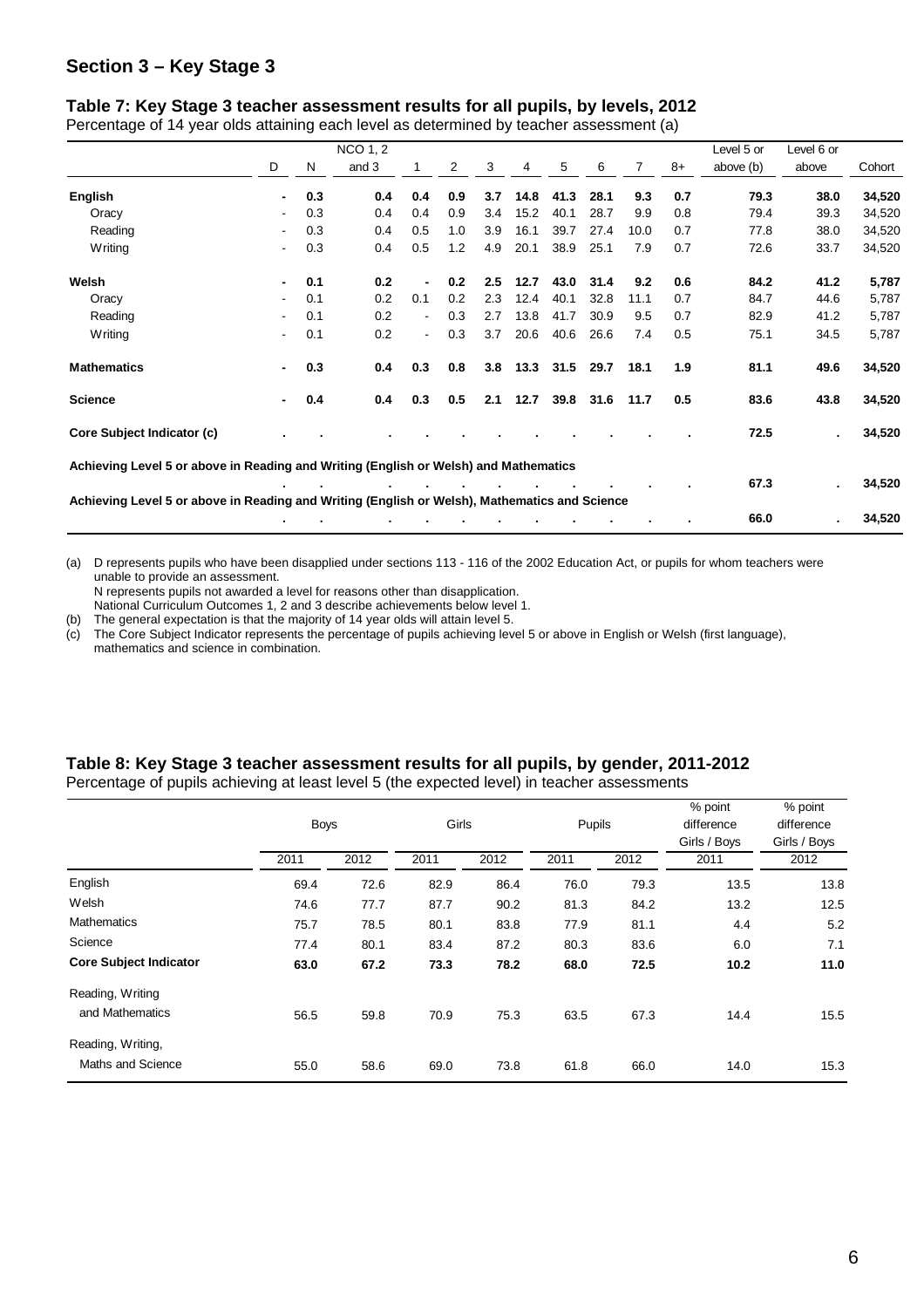# **Table 9: Key Stage 3 teacher assessment results, by LA, 2012**

Percentage of pupils achieving at least level 5 (the expected level) in teacher assessments

|                       | English | Welsh | Mathematics | Science | Core Subject<br>Indicator (a) | Reading,<br>Writing and<br>Maths | Reading,<br>Writing, Maths<br>and Science |
|-----------------------|---------|-------|-------------|---------|-------------------------------|----------------------------------|-------------------------------------------|
| Isle of Anglesey      | 82.4    | 83.5  | 83.1        | 86.6    | 77.9                          | 74.2                             | 73.3                                      |
| Gwynedd               | 86.0    | 86.3  | 86.7        | 90.2    | 83.0                          | 79.0                             | 78.4                                      |
| Conwy                 | 84.2    | 87.1  | 85.3        | 85.3    | 75.7                          | 74.1                             | 71.3                                      |
| Denbighshire          | 77.6    | 82.7  | 82.0        | 85.3    | 71.9                          | 64.3                             | 63.1                                      |
| Flintshire            | 83.1    | 67.9  | 83.9        | 87.3    | 76.0                          | 71.0                             | 69.5                                      |
| Wrexham               | 77.9    | 78.7  | 79.1        | 81.6    | 70.0                          | 65.8                             | 64.6                                      |
| Powys                 | 82.9    | 87.8  | 84.6        | 86.4    | 76.8                          | 72.5                             | 71.1                                      |
| Ceredigion            | 85.9    | 88.1  | 87.6        | 89.4    | 81.7                          | 76.0                             | 75.2                                      |
| Pembrokeshire         | 83.3    | 87.0  | 85.3        | 85.6    | 76.9                          | 71.9                             | 70.1                                      |
| Carmarthenshire       | 81.6    | 83.2  | 82.2        | 84.6    | 74.3                          | 71.1                             | 69.1                                      |
| Swansea               | 80.2    | 88.6  | 81.0        | 83.1    | 73.3                          | 67.4                             | 66.6                                      |
| Neath Port Talbot     | 75.6    | 80.3  | 76.9        | 79.2    | 68.8                          | 62.8                             | 61.3                                      |
| <b>Bridgend</b>       | 76.0    | 81.8  | 77.2        | 79.7    | 67.1                          | 63.4                             | 61.3                                      |
| The Vale of Glamorgan | 78.7    | 83.8  | 83.1        | 84.6    | 72.4                          | 66.5                             | 65.6                                      |
| Rhondda Cynon Taf     | 74.7    | 76.8  | 75.1        | 79.2    | 66.9                          | 60.3                             | 59.3                                      |
| Merthyr Tydfil        | 73.1    |       | 75.9        | 78.2    | 64.5                          | 60.3                             | 58.3                                      |
| Caerphilly            | 76.8    | 84.3  | 77.5        | 80.4    | 68.4                          | 62.9                             | 61.5                                      |
| <b>Blaenau Gwent</b>  | 69.5    |       | 76.4        | 74.9    | 61.5                          | 56.9                             | 54.8                                      |
| Torfaen               | 78.2    | 83.1  | 81.2        | 86.7    | 71.8                          | 63.9                             | 62.5                                      |
| Monmouthshire         | 84.5    |       | 84.5        | 86.8    | 77.7                          | 71.4                             | 70.7                                      |
| Newport               | 79.5    |       | 81.3        | 86.8    | 73.8                          | 68.1                             | 67.6                                      |
| Cardiff               | 80.5    | 88.2  | 82.7        | 84.5    | 74.2                          | 68.7                             | 67.7                                      |
| Wales: (b)            | 79.3    | 84.2  | 81.1        | 83.6    | 72.5                          | 67.3                             | 66.0                                      |
| 2011                  | 76.0    | 81.3  | 77.9        | 80.3    | 68.0                          | 63.5                             | 61.8                                      |
| 2010                  | 72.5    | 76.8  | 75.5        | 77.1    | 63.7                          | 59.3                             | 57.2                                      |
| 2009                  | 70.6    | 75.1  | 73.5        | 75.6    | 61.3                          | 58.3                             | 56.0                                      |
| 2008                  | 69.5    | 72.3  | 72.5        | 73.7    | 59.6                          | 58.3                             | 55.5                                      |
| 2007                  | 68.6    | 72.6  | 69.9        | 70.5    | 56.7                          |                                  |                                           |
| 2006                  | 67.8    | 71.9  | 71.7        | 73.3    | 58.2                          |                                  |                                           |
| 2005                  | 67.2    | 74.9  | 72.9        | 71.8    | 58.3                          |                                  |                                           |
| 2004                  | 66.8    | 73.1  | 71.4        | 71.6    | 56.9                          |                                  |                                           |
| 2003                  | 64.7    | 73.7  | 68.8        | 68.8    | 54.4                          |                                  |                                           |

(a) The Core Subject Indicator represents the percentage of pupils achieving level 5 or above in English or Welsh (first language),

Mathematics and Science in combination.

(b) Includes Independent schools that provided their results.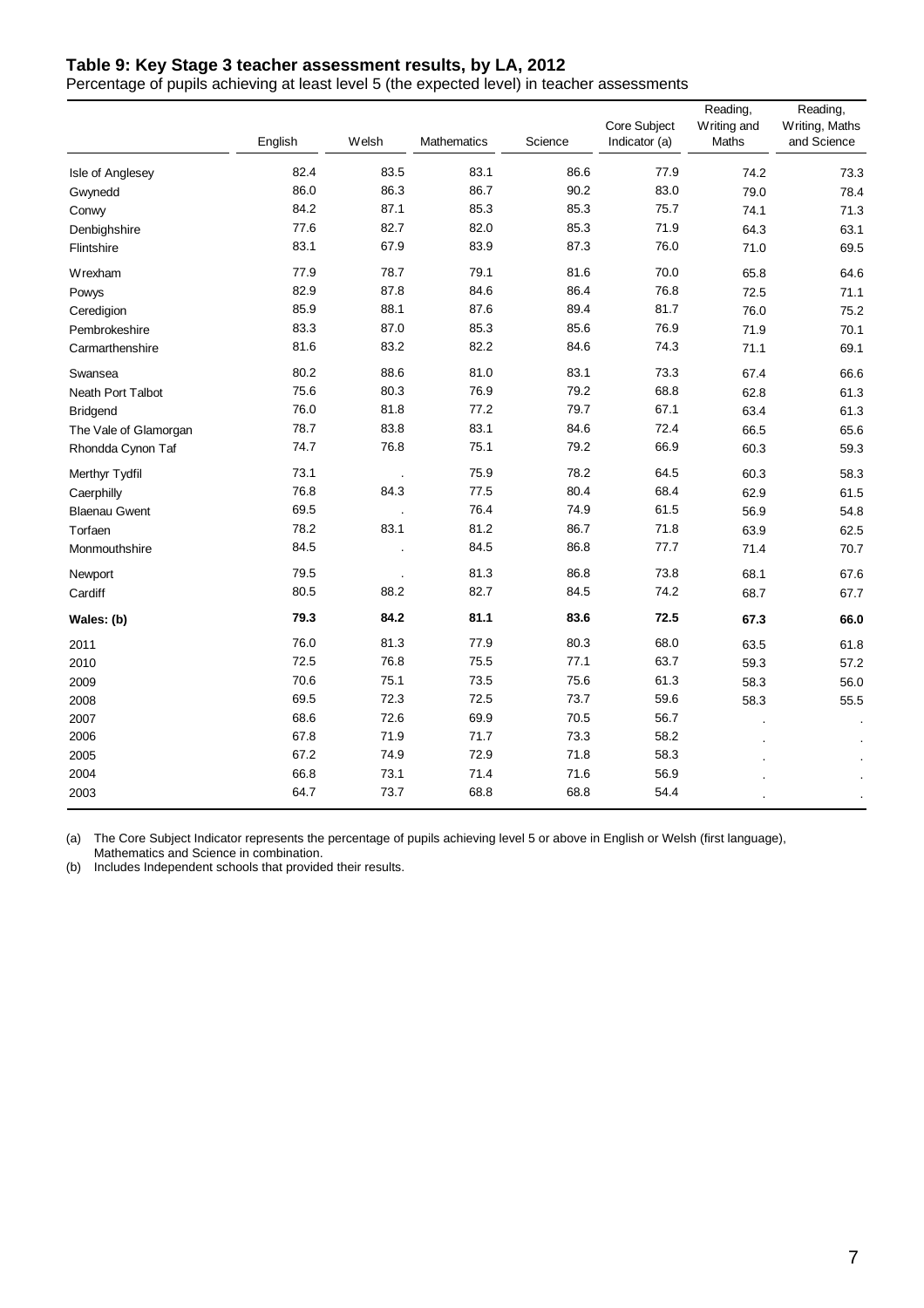## **Section 4 – Key Stage 2 and 3 Summaries**

#### **Table 10: Key Stage 2 and 3 summary, 2011-2012**

Percentage of pupils achieving at least the expected level at Key Stage 2 and 3

|                                        |      | Key Stage $2(L4+)$ |                              | Key Stage $3(L5+)$ |      |                              |  |
|----------------------------------------|------|--------------------|------------------------------|--------------------|------|------------------------------|--|
|                                        | 2011 | 2012               | % point<br>change<br>2011/12 | 2011               | 2012 | % point<br>change<br>2011/12 |  |
| English                                | 83.4 | 85.2               | 1.8                          | 76.0               | 79.3 | 3.3                          |  |
| Welsh                                  | 82.0 | 84.0               | 2.0                          | 81.3               | 84.2 | 2.9                          |  |
| <b>Mathematics</b>                     | 84.9 | 86.8               | 1.9                          | 77.9               | 81.1 | 3.2                          |  |
| Science                                | 87.1 | 88.5               | 1.4                          | 80.3               | 83.6 | 3.3                          |  |
| <b>Core Subject Indicator</b>          | 80.0 | 82.6               | 2.6                          | 68.0               | 72.5 | 4.5                          |  |
| Reading, Writing<br>and Mathematics    | 73.9 | 76.6               | 2.7                          | 63.5               | 67.3 | 3.8                          |  |
| Reading, Writing,<br>Maths and Science | 73.7 | 76.4               | 2.7                          | 61.8               | 66.0 | 4.2                          |  |





- The percentage of pupils achieving the expected level in English at Key Stage 3 in 2011 increased by 3.3 percentage points, which is nearly double the increase seen in Key Stage 2. Larger increases can also be seen in the other core subject at Key Stage 3.
- The increase seen at Key Stage 3 continues the faster rate of improvement first seen in 2011.





- The percentage of pupils achieving the expected level in Welsh at Key Stage 3 in 2011 increased by 2.9 percentage points.
- The figure for Key Stage 3 is now higher than that seen at Key Stage 2, which hasn't happened for more than a decade.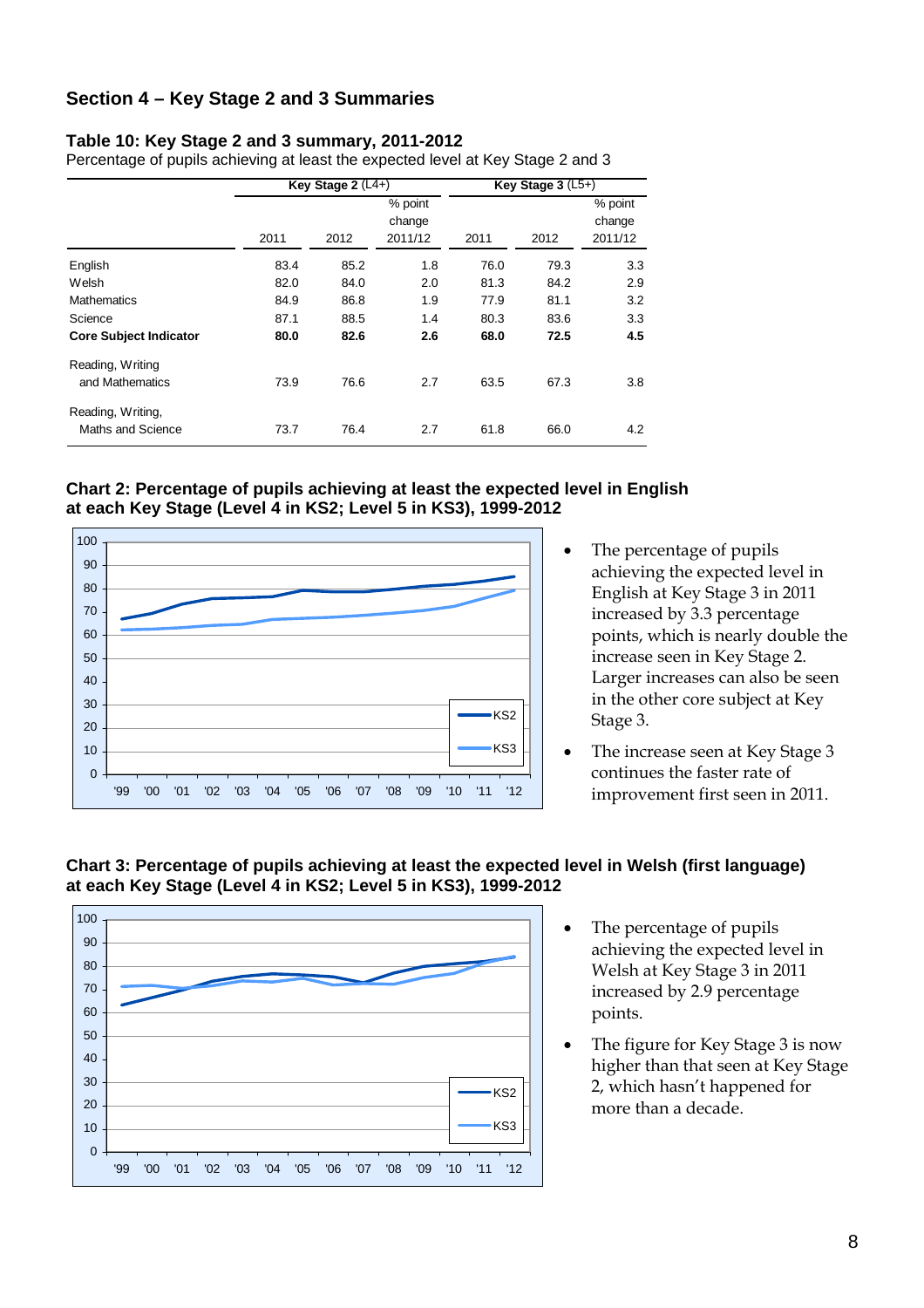

## **Chart 4: Percentage of pupils achieving at least the expected level in Mathematics at each Key Stage (Level 4 in KS2; Level 5 in KS3), 1999-2012**

- The percentage of pupils achieving the expected level in Mathematics at Key Stage 3 in 2011 increased by 3.2 percentage points. This is slightly higher than the increase seen last year, and continues the upward trend seen since 2007.
- Key Stage 2 saw a 1.9 percentage point increase, and continues the relatively steady percentage seen since 2007.

#### **Chart 5: Percentage of pupils achieving at least the expected level in Science at each Key Stage (Level 4 in KS2; Level 5 in KS3), 1999-2012**



- Science saw the smallest percentage point increase at Key Stage 2 with a 1.4 rise. A greater increase of 3.3 percentage points at Key Stage 3 has seen the gap closed on Key Stage 2 results in 2012.
- Key Stage 3 has seen the greatest increase since 1999, from 59.2 per cent to 83.6 per cent.

Tables 5 to 10 provide more detailed figures with regard to the two Key Stages and the percentages of pupils achieving each level.

Each of the two Key Stages is covered in a separate section, and data is provided by level, gender and LA, with some overall figures given for the last ten years.

Tables 2 to 4 provide detailed figures with regard to Foundation Phase Outcomes, which fully replaced Key Stage 1 for the first time this year.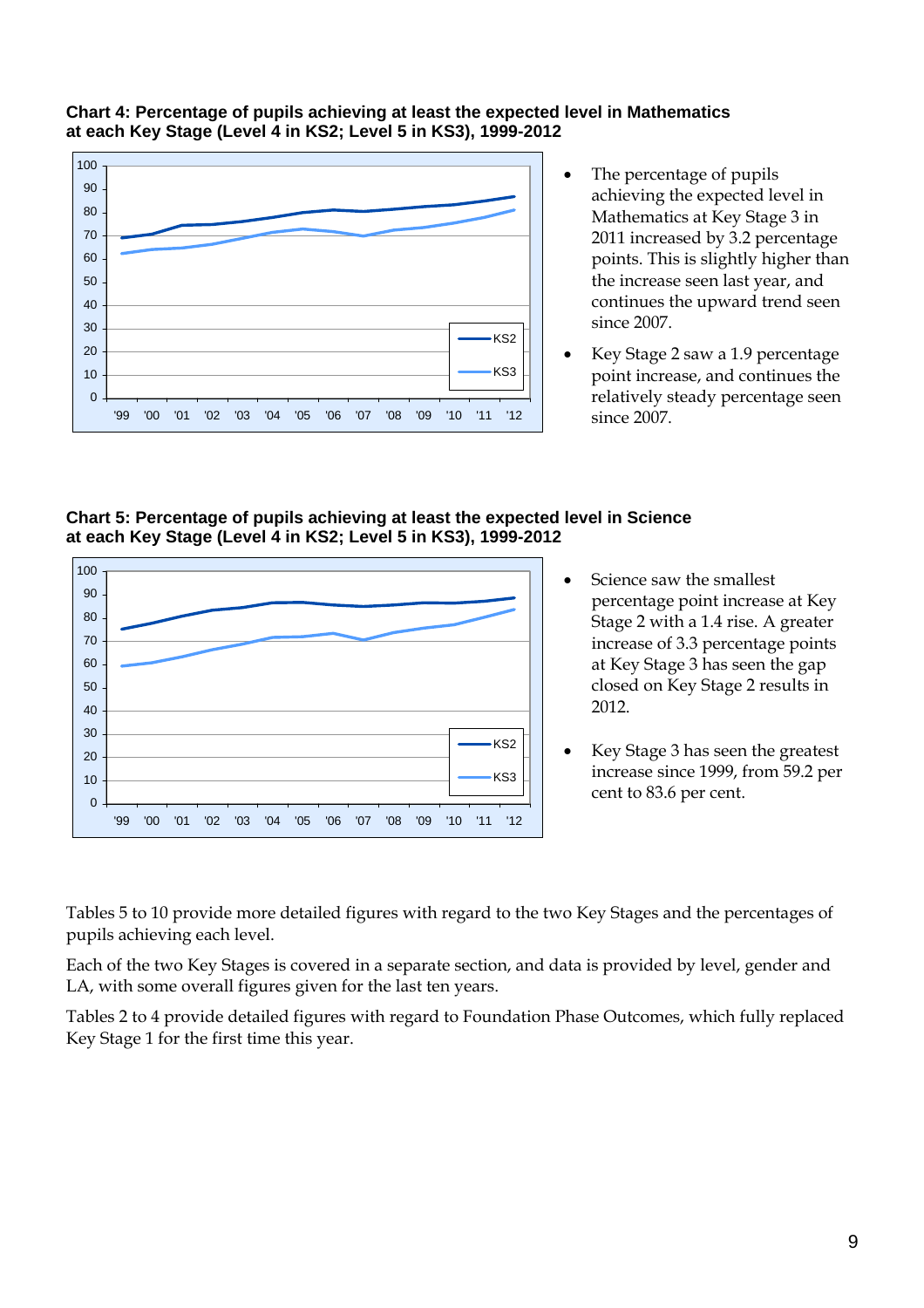## **Notes**

# **1. Context**

## **1.1 Policy/Operational**

The Foundation Phase has brought together what was previously known as the Early Years (from 3 to 5 year-olds) and Key Stage 1 (from 5 to 7-year-olds) of the National Curriculum to create one phase of education for children aged between three and seven which is set out in the [Foundation Phase:](http://wales.gov.uk/topics/educationandskills/earlyyearshome/foundation_phase/foundationphasepractitioners/frameworkchildlearning/?lang=en)  [Framework for Children's Learning for 3 to 7-year-olds in Wales.](http://wales.gov.uk/topics/educationandskills/earlyyearshome/foundation_phase/foundationphasepractitioners/frameworkchildlearning/?lang=en) Statutory rollout of the Foundation Phase framework started in September 2008 for all 3 to 4-year-olds in maintained schools and funded non-maintained settings and will be completed in the 2011/12 school year. The associated assessment and reporting arrangements will begin to be introduced on a statutory basis from the start of the 2011/12 school year for schools.

All learners in their final year of Foundation Phase and Key Stages 2 and 3 must be assessed through teacher assessments. Headteachers are responsible for reporting results for all learners on their school roll as at the second Tuesday in May; this is known as the 'specified date on roll'. In 2012, the date for this was 8 May. Statutory assessment arrangements for the school year 2011/12 can be found here: [http://wales.gov.uk/topics/educationandskills/schoolshome/curriculuminwales/statutoryassessment](http://wales.gov.uk/topics/educationandskills/schoolshome/curriculuminwales/statutoryassessment/?lang=en) [/?lang=en](http://wales.gov.uk/topics/educationandskills/schoolshome/curriculuminwales/statutoryassessment/?lang=en)

In Foundation Phase, the mandatory Areas of Learning are "Personal and social development, well-being and cultural diversity" (PSD), "Language, literacy and communication skills" (in English (LCE) or Welsh (LCW)) and "Mathematical development" (MDT).

The National Curriculum subjects (Key Stages 2 and 3) in Wales are split into two categories, core subjects and non-core subjects. For Key Stages 2 and 3, the core subjects are English, Welsh first language, mathematics and science and the non-core subjects are art and design, design and technology, geography, history, information and communication technology, modern foreign language, music, physical education and Welsh second language.

# **1.2 Related Publications**

A similar release relating to non-core subjects at Key Stage 3 and Welsh Second Language at Key Stage 2, entitled 'Teacher Assessments of the Non-Core Subjects, Wales 2012' was also released on 14 August 2012 and can be found here:

<http://wales.gov.uk/topics/statistics/headlines/schools2011/?lang=en>

England publish separate releases on Key Stage 1, 2 and 3. Within the England release, figures are published on teacher assessments, as well as official tests (no longer sat in Wales). The latest available published statistics can be found here:

<http://www.education.gov.uk/rsgateway/DB/SFR/index.shtml>

More detailed tables, including school-level data, are available on request.

## **2. Data source**

The National Data Collection (NDC) is the electronic collection of teacher assessment data at end of Foundation Phase and Key Stages 2 and 3. Data is sent by schools to Knowledge and Analytical Services within the Welsh Government care of their Local Authority (LA).

A summary of the NDC process for 2012 covering timescales and reporting arrangements can be found here:

[http://wales.gov.uk/topics/educationandskills/schoolshome/schooldata/ims/datacollections/nation](http://wales.gov.uk/topics/educationandskills/schoolshome/schooldata/ims/datacollections/nationaldatacollection/?lang=en) [aldatacollection/?lang=en](http://wales.gov.uk/topics/educationandskills/schoolshome/schooldata/ims/datacollections/nationaldatacollection/?lang=en)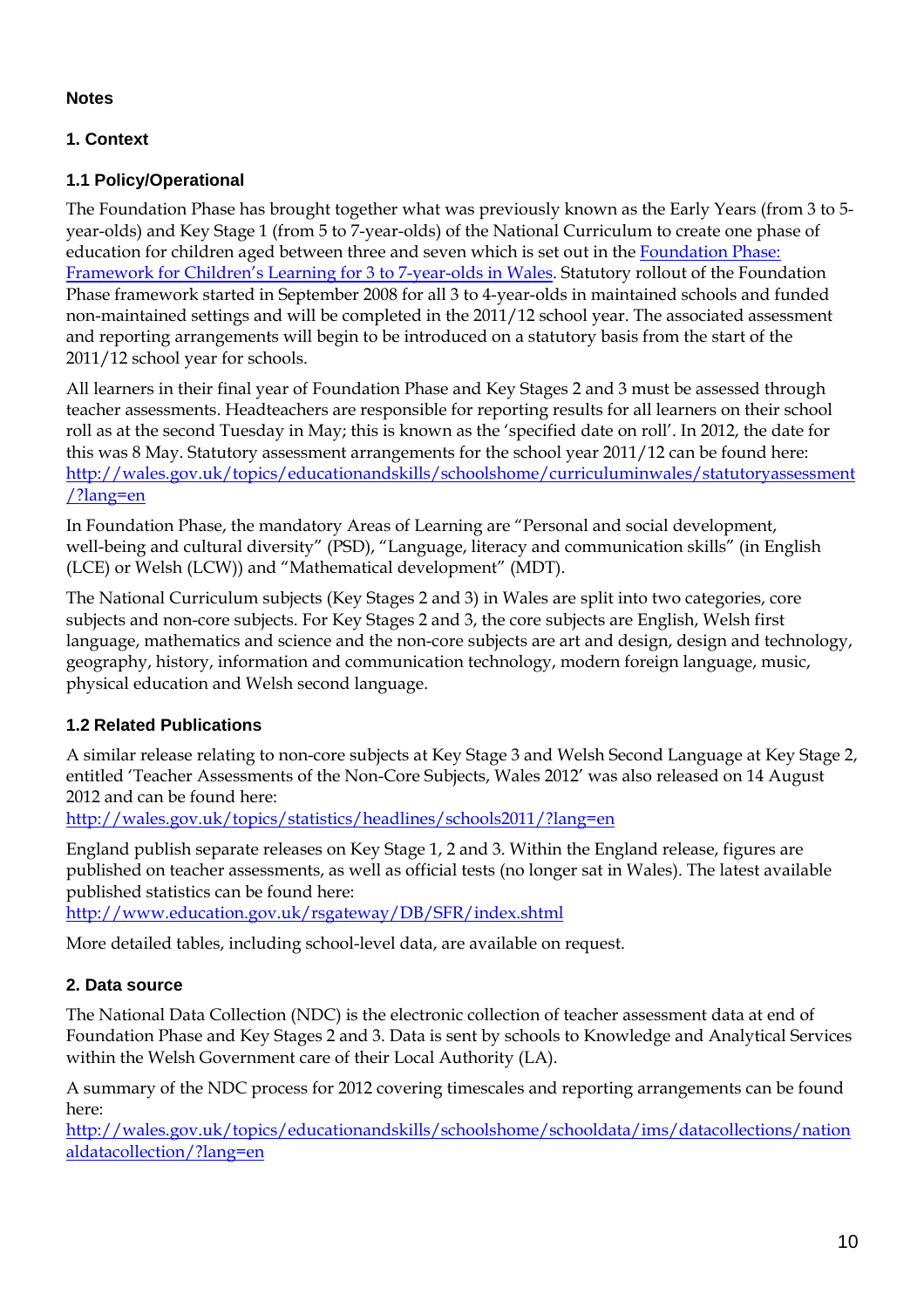# **3. Definitions**

# **3.1 Coverage**

Most learners will be 7, 11 or 14 years old at the end of Foundation Phase, Key Stage 2 and 3 respectively. It is possible that some may be older or younger and some may be taught in a class where the majority of learners are of a different age. For each Foundation Phase/Key Stage, learners must be statutorily assessed (i.e. they must receive an end of Foundation Phase/Key Stage teacher assessment) once only.

# **3.2 Expected levels**

The general expectation is that the majority of 7 year olds will attain outcome 5 in each area of learning. Similarly, 11 year olds will attain level 4 in each subject, and 14 year olds will attain level 5. At end of Foundation Phase, the **Foundation Phase Indicator** (FPI) represents the percentage of pupils achieving at least the expected outcome in LCE **or** LCW, PSD and MDT in combination. At Key Stage 2 and 3, the **Core Subject Indicator** (CSI) represents the percentage of pupils achieving at least the expected level in English **or** Welsh (first language), mathematics and science in combination.

'D' represents pupils who have been disapplied under sections 113-116 of the 2002 Education Act, or pupils for whom teachers were unable to provide an assessment. 'N' represents pupils not awarded a level for reasons other than disapplication.

In 2010, level 'W' (working towards level 1) was removed and replaced by three new valid outcomes for Key Stage 2 and Key Stage 3 – National Curriculum Outcomes (NCO) 1, 2 and 3. These new levels have been introduced to describe achievement below level 1. For publishing purposes, these three outcomes have been grouped together and named 'NCO 1, 2 and 3'.

W (working towards outcome 1) is a valid outcome for end of Foundation Phase.

It should be noted that, since the Foundation Phase is a new scheme, with results available for the first time this year, it is impossible to compare with Key Stage 1 results from previous years.

More information on levels within each Key Stage (including the 'D' and 'N' codes) can be found by following the link seen in section 1.1.

# **4. Rounding and symbols**

In tables where figures have been rounded to the nearest final digit, there may be an apparent discrepancy between the sum of the constituent items and the total shown.

The following symbols have been used throughout the publication:

- percentages less than 0.5 but not zero
- . not applicable
- .. not available
- $\sim$  not yet available
- figure is less than 5, or is based on a figure less than 5.

## **5. Key Quality Information**

This section provides a summary of information on this output against five dimensions of quality: Relevance, Accuracy, Timeliness and Punctuality, Accessibility and Clarity, and Comparability. It also covers specific issues relating to quality of 2012 data, and describes the quality management tool applied to this area of work. Between September and November 2010 we conducted a public consultation on our Education Statistics outputs, in which we asked for feedback on the quality of the outputs. A summary of responses has been published and is available here:

<http://wales.gov.uk/consultations/statistics/education/?lang=en>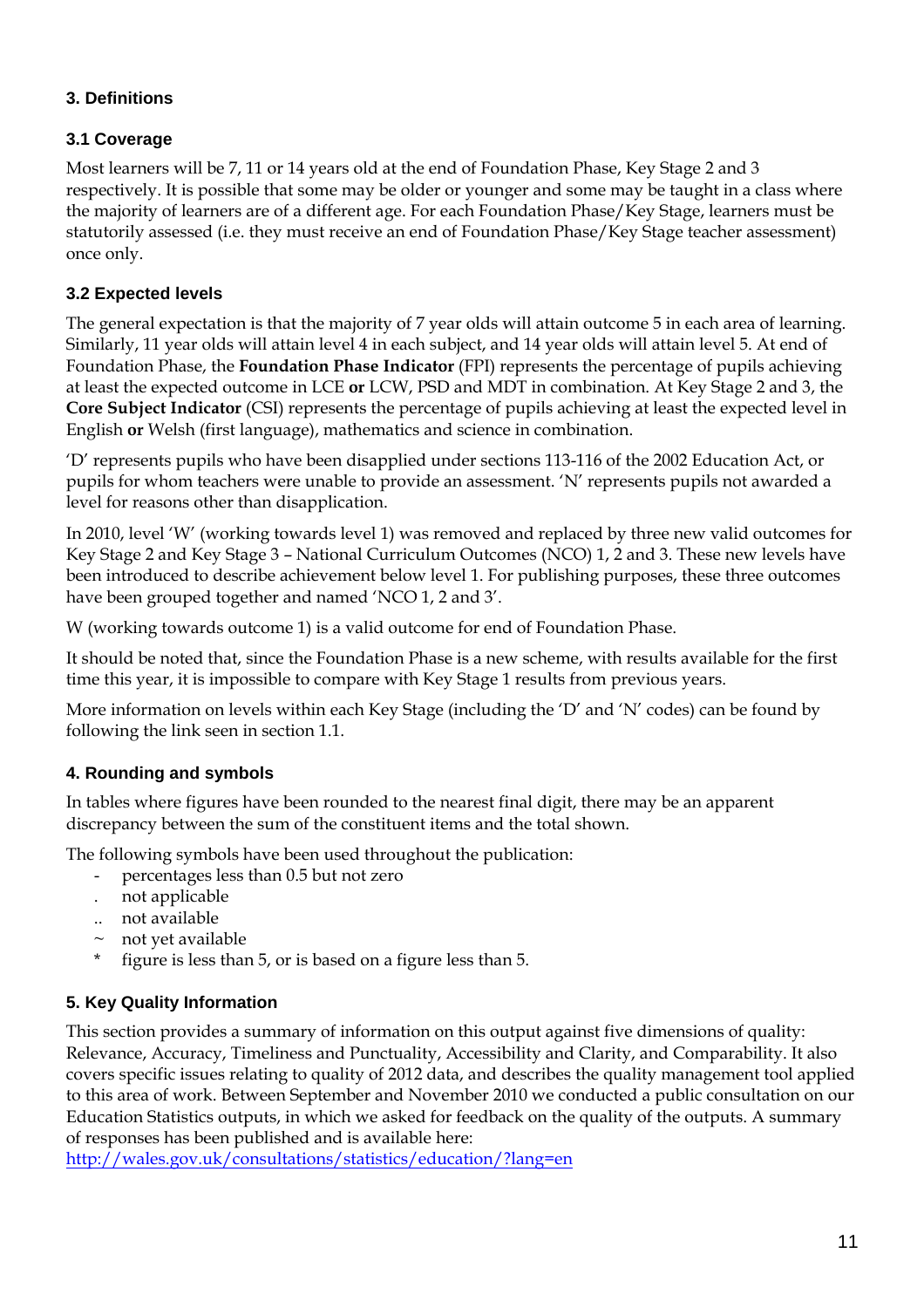## **5.1 Relevance**

The statistics are used both within and outside the Welsh Government to monitor educational trends and as a baseline for further analysis of the underlying data. Some of the key users are:

- Ministers and the Members Research Service in the National Assembly for Wales;
- The Department for Education and Skills in the Welsh Government;
- Other government departments;
- The research community;
- LAs and schools:
- Students, academics and universities;
- Individual citizens, private companies and the media.

These statistics are used in a variety of ways. Some examples of these are:

- General background and research;
- Inclusions in reports and briefings;
- Advice to Ministers;
- The all-Wales education core data packs (the replacement for the National Pupil Database);
- LA and school comparisons and benchmarks;
- To inform the education policy decision-making process in Wales including school reorganisation;
- Development of a national banding system for Wales;
- To inform ESTYN during school inspections;
- The education domain of the Welsh Index of Multiple Deprivation;
- To assist in research in educational attainment.

## **5.2 Accuracy**

Following the outcome of the Daugherty Assessment Review Group in 2004, Key Stage 2 task/tests were made optional for 2005, and Key Stage 3 task/tests were made optional in 2006. This release only shows the results for teacher assessments.

The Welsh Government works closely with schools and LAs in order to ensure all data are validated before tables are published. Data is collated into an electronic return and submitted to the Welsh Government through DEWi, a secure online data transfer system developed by the Welsh Government. Various stages of automated validation and sense-checking are built into the process to ensure a high quality of data.

### **5.3 Timeliness and Punctuality**

DEWi was available for uploading files on 9 May 2012, with schools asked to submit data for every pupil on roll at the school on 8 May for the relevant Foundation Phase/Key Stages. Schools and LAs were then asked to validate their data within the validation period, which closed on 6 July.

Improvements in the data collection method and procedures and considerable effort by colleagues in local authorities and schools have resulted in us being able to tighten the National Data Collection timetable since 2008. In previous years we would have published a provisional set of results in September, followed by a final set in October once the data had been validated by schools.

## **5.4 Accessibilty and Clarity**

This Statistical First Release is pre-announced and then published on the Statistics section of the Welsh Government website. It is accompanied by more detailed tables on [StatsWales,](http://wales.gov.uk/topics/statistics/statswales/?skip=1&lang=en) a free to use service that allows visitors to view, manipulate, create and download data.